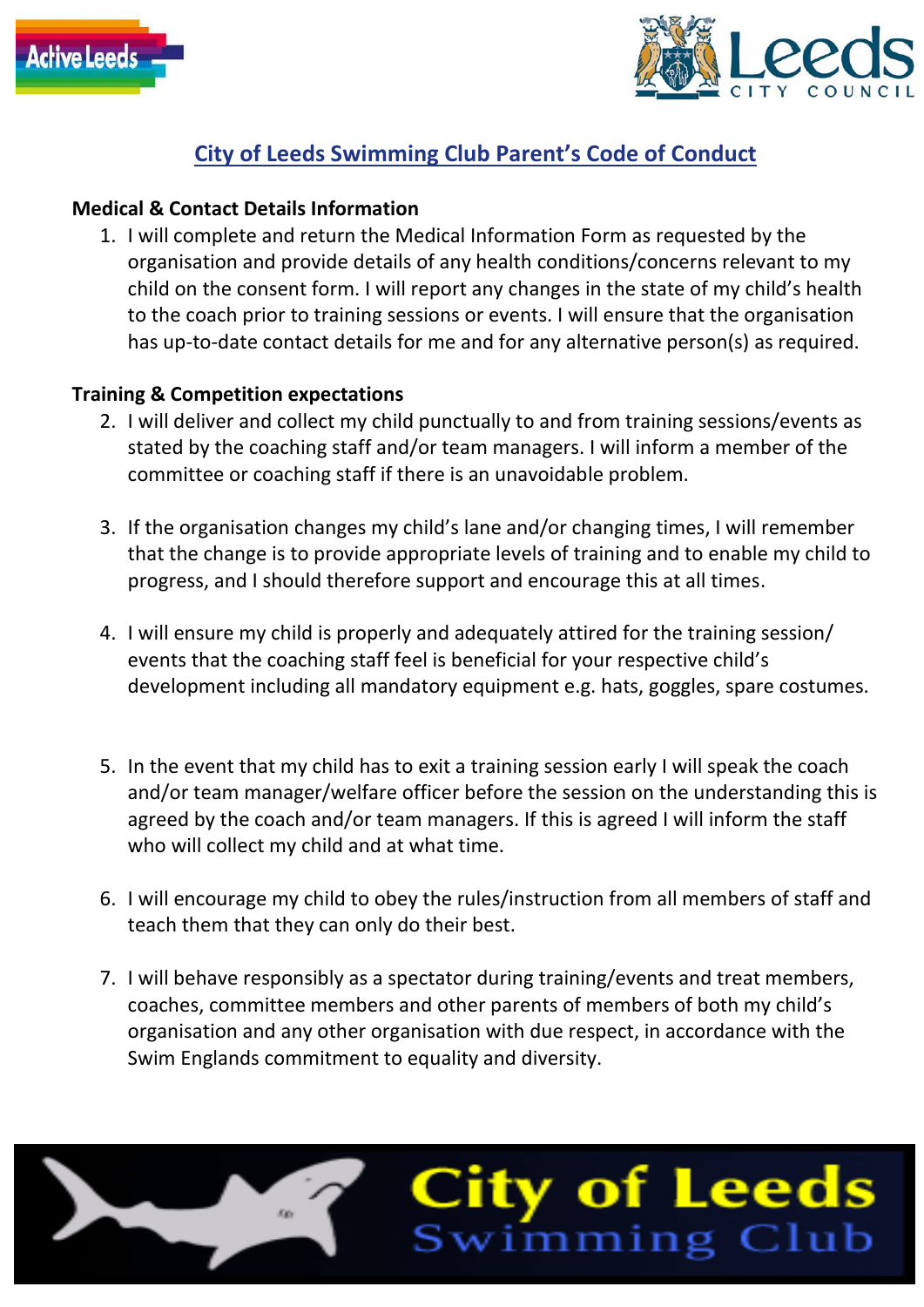



- 8. I will not use inappropriate language towards anyone within the City of Leeds SC or Leeds City Council environment or where swimmers are competing or training.
- 9. I will ensure that when my respective child is competing for the City of Leeds SC in Team events, I will make arrangements to arrive and leave as and when is stated by the club as part of team ethos to support all members of the team.
- 10.I will ensure my child respects and values the sports science support that maybe provided.
- 11.I will not enter poolside unless requested to do so or in an emergency.
- 12.I understand not to speak to the coach before or during the session.
- 13.If I wish to have a discussion with the coach, I will check with the welfare officer or training scheme staff as to how this can be arranged at a suitable time.
- 14.I will help my child to enjoy the sport and to achieve to the best of their ability.
- 15.Whilst my child is competing at a City of Leeds SC authorised competition, I understand not to approach any officials regarding my son / daughters swim. If I have concerns I will raise it with a member of the coaching staff or team managers at the earliest suitable time and I will do so in a respectful manner.
- 16.I understand that as a parent I am not permitted to enter my child under the City of Leeds SC name in a competition that has not been authorised by the City of Leeds SC executive committee/coaching team.
- 17.I will support the coach and committee appropriately and raise any concerns I may have in an appropriate manner to the welfare officer.